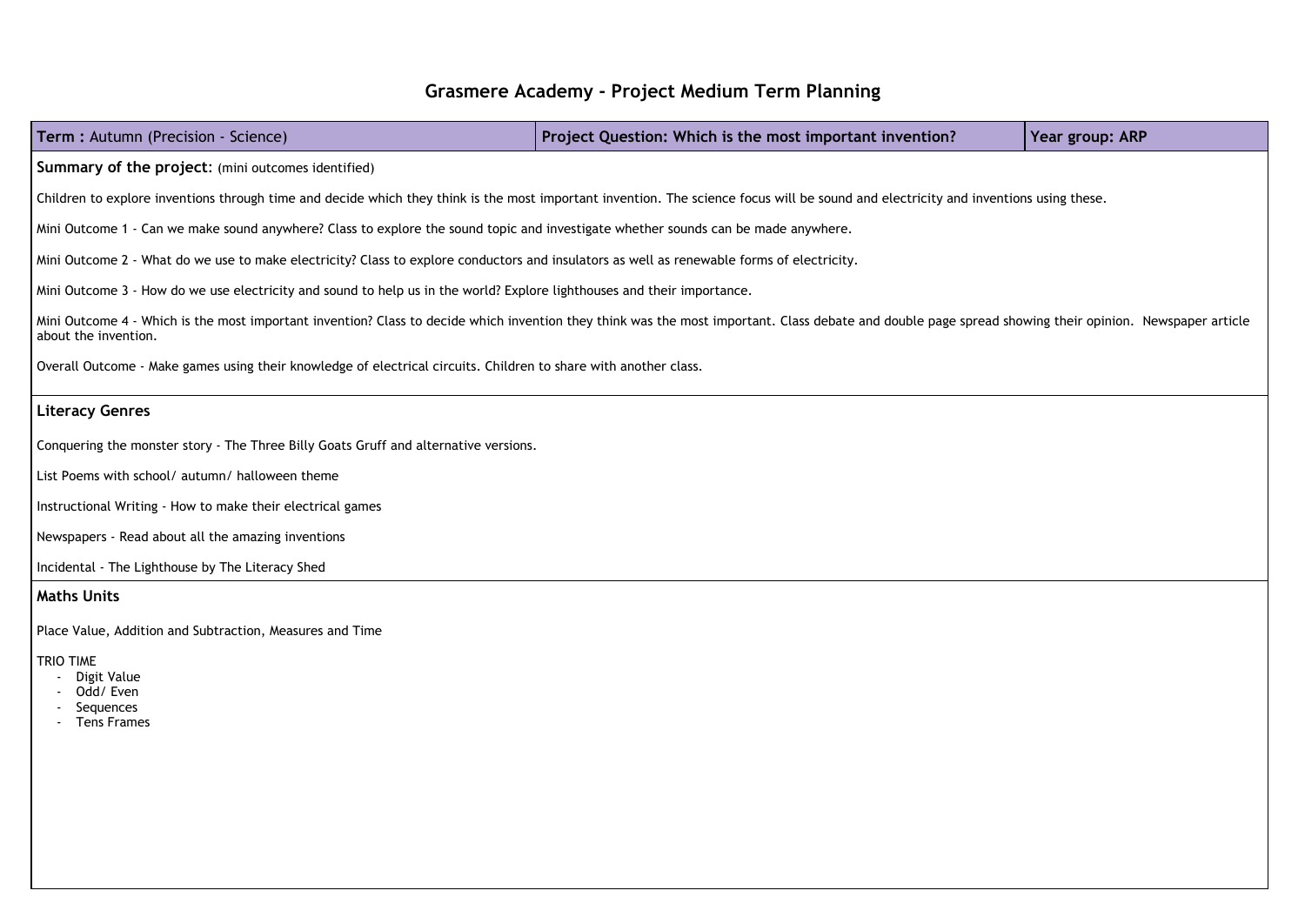| What do we want children to know by the end of this project?                                                                                                                                                                                                                                                                                                                                                                                                                                                                                                                                                                                                                                                                                                                                                                                                                                                                                                                                                                                                                                                                                                                                                                                                                                                          |                                                                                                                                                                                                                                           |                                                                                                                                                                                                                                                                                                            |                                                                                                                                                                                                                                                                                                                                                                                                                                                                                                                                                                                                                                                                                                                                                                                                                                         |                                                                                                                                                                                                              |
|-----------------------------------------------------------------------------------------------------------------------------------------------------------------------------------------------------------------------------------------------------------------------------------------------------------------------------------------------------------------------------------------------------------------------------------------------------------------------------------------------------------------------------------------------------------------------------------------------------------------------------------------------------------------------------------------------------------------------------------------------------------------------------------------------------------------------------------------------------------------------------------------------------------------------------------------------------------------------------------------------------------------------------------------------------------------------------------------------------------------------------------------------------------------------------------------------------------------------------------------------------------------------------------------------------------------------|-------------------------------------------------------------------------------------------------------------------------------------------------------------------------------------------------------------------------------------------|------------------------------------------------------------------------------------------------------------------------------------------------------------------------------------------------------------------------------------------------------------------------------------------------------------|-----------------------------------------------------------------------------------------------------------------------------------------------------------------------------------------------------------------------------------------------------------------------------------------------------------------------------------------------------------------------------------------------------------------------------------------------------------------------------------------------------------------------------------------------------------------------------------------------------------------------------------------------------------------------------------------------------------------------------------------------------------------------------------------------------------------------------------------|--------------------------------------------------------------------------------------------------------------------------------------------------------------------------------------------------------------|
| Science - Electricity  <br>The children are<br>• able to identify common appliances that run on electricity.<br>able to construct a simple series circuit, identifying and naming its basic parts including cells, wires, bulbs, switches and<br>buzzers<br>able to identify whether or not a lamp will light in a simple series circuit, based on whether or not the lamp is part of a<br>complete loop with a battery<br>able to recognise that a switch opens and closes a circuit and associate this with whether or not a lamp lights in a simple series<br>circuit<br>able to recognise some common conductors and insulators, and associate metals with being good conductors<br>SOUND<br>able to identify how sounds are made, associating some of them with something vibrating<br>able to recognise that vibrations from sounds travel through a medium to the ear<br>able to find patterns between the pitch of a sound and features of the object that produced it<br>able to find patterns between the volume of a sound and the strength of the vibrations that produced it<br>able to recognise that sounds get fainter as the distance from the sound sources increases.<br><b>Famous Scientist -</b> Thomas Edison, Alexander Graham Bell, Tim Berners-Lee, Steve Jobs, Michael Faraday, Joseph Swan |                                                                                                                                                                                                                                           | Art<br>Children to be able to<br>use a pencil to draw and design and<br>record shapes<br>make observational drawings using<br>pencils of objects and faces<br>explore different shapes with a pencil<br>explore different textures with a<br>pencil<br>Artist - Andy Warhol, Leonardo Da Vinci,<br>Picasso | <b>DT</b><br>Children to be able<br>• to make their game using<br>appropriate techniques<br>• to measure, mark out, cut and<br>shape a range of materials<br>• to use tools eg scissors and a hole<br>punch safely.<br>• to assemble, join and combine<br>materials (card, wire, paper<br>fasteners) and components<br>together using a variety of<br>temporary methods<br>• to use simple finishing techniques<br>to improve the appearance of<br>their product - design and<br>decorate<br>• to evaluate their game by<br>discussing how well it works in<br>relation to the purpose<br>• to evaluate their products as they<br>are developed, identifying<br>strengths and possible changes<br>they might make<br>• to evaluate their product by<br>asking questions about what they<br>have made and how they have<br>gone about it |                                                                                                                                                                                                              |
| Music<br>Children to be able to<br>sing simple songs, chants and rhymes from                                                                                                                                                                                                                                                                                                                                                                                                                                                                                                                                                                                                                                                                                                                                                                                                                                                                                                                                                                                                                                                                                                                                                                                                                                          | <b>Computing</b><br>Children to be able to                                                                                                                                                                                                | French<br>Children to be able to                                                                                                                                                                                                                                                                           | <b>RE</b><br>Children to know                                                                                                                                                                                                                                                                                                                                                                                                                                                                                                                                                                                                                                                                                                                                                                                                           | <b>PE</b><br>Children to be able to                                                                                                                                                                          |
| memory.<br>sing collectively and at the same pitch<br>responding to simple visual prompts and<br>counting in.<br>- sing simple songs with a very small range<br>moving onto wider including pentatonic<br>songs.<br>sing a wide range of call and response<br>songs.                                                                                                                                                                                                                                                                                                                                                                                                                                                                                                                                                                                                                                                                                                                                                                                                                                                                                                                                                                                                                                                  | understand that information comes<br>from a variety of sources;<br>understand that technology allows<br>you to quickly access information<br>from a range of sources.<br>understand how digital technology is<br>used at home and school. | ask and answer name<br>ask and answer simple feelings<br>count to 11<br>know colours<br>know the days of the week and<br>months of the year<br>• to know how the French celebrate<br>Christmas                                                                                                             | what Christians believe about God<br>why gifts are given at Christmas<br>how and why light is important to<br>Christians, Hindu's and Jews<br>• why Jesus is special                                                                                                                                                                                                                                                                                                                                                                                                                                                                                                                                                                                                                                                                    | improve agility<br>• improve balance<br>• improve coordination<br>• use a range of PE equipment<br>• to mount and dismount<br>equipment<br>• create a sequence of movements<br>demonstrate sequence to class |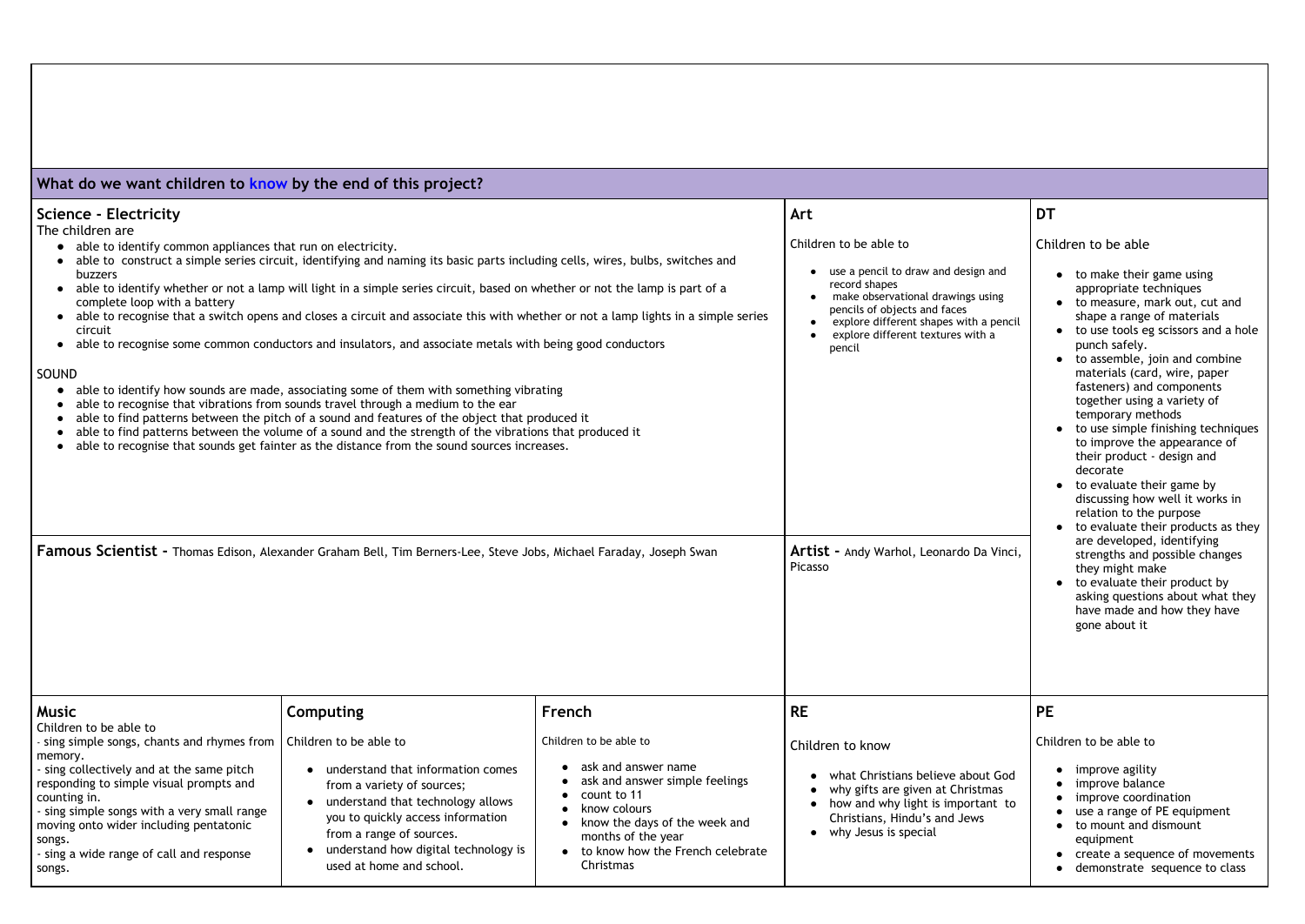| - control vocal pitch and match to the pitch<br>they hear.<br>- sing familiar songs in low and high voices.<br>- follow pictures and symbols to guide<br>singing.<br>-identify changes in pitch/tempo and<br>respond to them with movement.<br>- understand how music can tell a story.<br>- understand musical structure by<br>responding with movement.<br>-compare high and low sounds in the local<br>environment.<br>- identify a steady beat<br>- identify some instruments.<br>- identify a repeated pattern.<br>- listen to and learn about different music<br>genres - hiphop, reggae, blues, pop | explore a range of electronic<br>information as part of a topic.<br>understand that anyone, from<br>anywhere, can access the internet.<br>understand that personal<br>information should not be shared<br>online.<br>understand what to do when worried<br>about something and to recognise<br>specific places to get help - CEOP.<br>use everyday examples, describe<br>what sequences are.<br>construct a sequence based on a<br>familiar story.<br>code using sequences.<br>$\bullet$<br>build a step-by-step sequence.<br>understand the importance of order<br>when sequencing instructions.<br>understand that some stephs within a<br>sequence can be reordered and still<br>achieve the same outcome.<br>construct a flexible sequence and<br>compare it with a partner's work.<br>identify which parts of the sequence<br>are step-by-step and which parts are<br>flexible.<br>code using different sequences to<br>achieve the same outcome.<br>understand what a loop is.<br>identify where a loop can make an<br>instruction more efficient.<br>understand why a loop is powerful.<br>code with loops.<br>describe what debugging is.<br>demonstrate the use of debugging in<br>an everyday situation.<br>debug code.<br>$\bullet$<br>understand that an event is an action<br>that causes something to happen.<br>recognise that events give us options<br>in coding - they cause things to<br>happen only when the event occurs.<br>express an event in words and<br>symbols.<br>code using events and action.<br>understand that we can make actions<br>occur only under certain conditions.<br>use IF statements in everyday life<br>and in coding.<br>code using IF statements.<br>write an algorithm to solve a<br>problem.<br>design a simple program. |  |  |
|------------------------------------------------------------------------------------------------------------------------------------------------------------------------------------------------------------------------------------------------------------------------------------------------------------------------------------------------------------------------------------------------------------------------------------------------------------------------------------------------------------------------------------------------------------------------------------------------------------|---------------------------------------------------------------------------------------------------------------------------------------------------------------------------------------------------------------------------------------------------------------------------------------------------------------------------------------------------------------------------------------------------------------------------------------------------------------------------------------------------------------------------------------------------------------------------------------------------------------------------------------------------------------------------------------------------------------------------------------------------------------------------------------------------------------------------------------------------------------------------------------------------------------------------------------------------------------------------------------------------------------------------------------------------------------------------------------------------------------------------------------------------------------------------------------------------------------------------------------------------------------------------------------------------------------------------------------------------------------------------------------------------------------------------------------------------------------------------------------------------------------------------------------------------------------------------------------------------------------------------------------------------------------------------------------------------------------------------------------------------------------------------|--|--|
|------------------------------------------------------------------------------------------------------------------------------------------------------------------------------------------------------------------------------------------------------------------------------------------------------------------------------------------------------------------------------------------------------------------------------------------------------------------------------------------------------------------------------------------------------------------------------------------------------------|---------------------------------------------------------------------------------------------------------------------------------------------------------------------------------------------------------------------------------------------------------------------------------------------------------------------------------------------------------------------------------------------------------------------------------------------------------------------------------------------------------------------------------------------------------------------------------------------------------------------------------------------------------------------------------------------------------------------------------------------------------------------------------------------------------------------------------------------------------------------------------------------------------------------------------------------------------------------------------------------------------------------------------------------------------------------------------------------------------------------------------------------------------------------------------------------------------------------------------------------------------------------------------------------------------------------------------------------------------------------------------------------------------------------------------------------------------------------------------------------------------------------------------------------------------------------------------------------------------------------------------------------------------------------------------------------------------------------------------------------------------------------------|--|--|

|  | give positive and constructive<br>feedback<br>listen to feedback and make<br>improvements |
|--|-------------------------------------------------------------------------------------------|
|  |                                                                                           |
|  |                                                                                           |
|  |                                                                                           |
|  |                                                                                           |
|  |                                                                                           |
|  |                                                                                           |
|  |                                                                                           |
|  |                                                                                           |
|  |                                                                                           |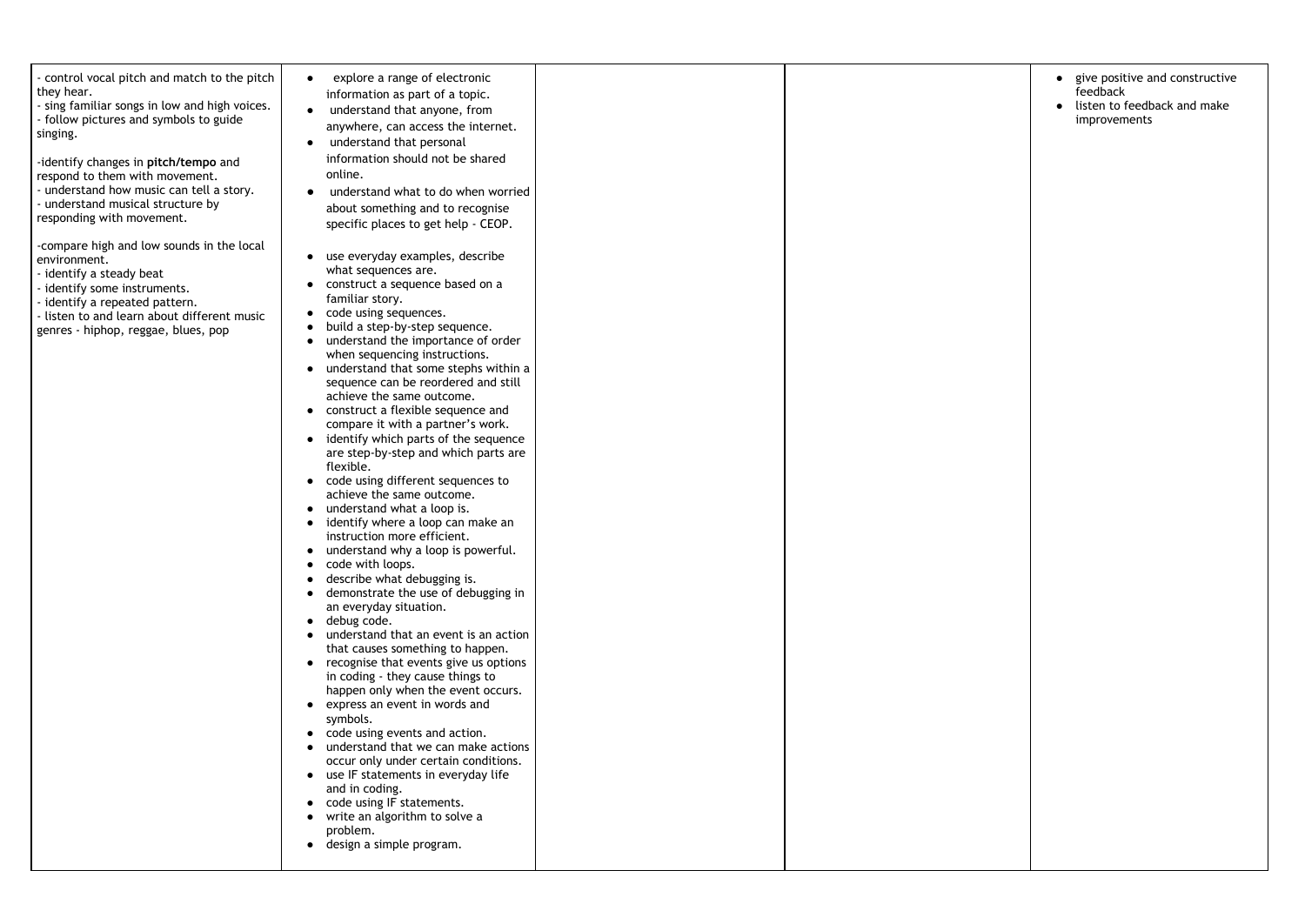| Which words and phrases do we want children to recall and define by the end of this project                                                                                                                                                                                       |                                                                                                |                                                                                                                                                                                                                 |                                                                                                                                                                       |                                                                                      |  |
|-----------------------------------------------------------------------------------------------------------------------------------------------------------------------------------------------------------------------------------------------------------------------------------|------------------------------------------------------------------------------------------------|-----------------------------------------------------------------------------------------------------------------------------------------------------------------------------------------------------------------|-----------------------------------------------------------------------------------------------------------------------------------------------------------------------|--------------------------------------------------------------------------------------|--|
| <b>Science</b>                                                                                                                                                                                                                                                                    | Art                                                                                            | <b>Music</b>                                                                                                                                                                                                    | <b>D&amp;T</b>                                                                                                                                                        | Col                                                                                  |  |
| appliances, mains electricity, battery, wires, crocodile clips,<br>components, positive, negative, series, parallel, buzzer,<br>circuit, power source, bulb, open, closed, conductor, insulator<br>Sound, vibrations, medium, source, ears, pitch, sounds, high,<br>low, pitched, | draw, shade, shape, texture,<br>design, observation,<br>observational, object, face,<br>record | sing, chant, rhyme, rhymes,<br>pentatonic, vocal, pitch,<br>tempo, resond, call and<br>response, steady beat,<br>instruments, repeated<br>pattern, high, low, genre,<br>hiphop, reggae, blues, pop,<br>respond, | Technique, join, measure,<br>mark, tools, materials,<br>assemble, combine,<br>components, techniques,<br>appearance, evaluate,<br>strengths, improvements,<br>product | navigate,<br>data, i<br>hyperlinks,<br>algorithr<br>commar<br>statement,<br>develope |  |

| In order to ensure all children can achieve - what pre teaching/learning will need to occur? What prior knowledge will they need?                                                                                                                                                                                                                                                                                                                                      |                                                                                                                                                                                             |                                                                     |                                                                                                                                          |                                                                                                                                                            |
|------------------------------------------------------------------------------------------------------------------------------------------------------------------------------------------------------------------------------------------------------------------------------------------------------------------------------------------------------------------------------------------------------------------------------------------------------------------------|---------------------------------------------------------------------------------------------------------------------------------------------------------------------------------------------|---------------------------------------------------------------------|------------------------------------------------------------------------------------------------------------------------------------------|------------------------------------------------------------------------------------------------------------------------------------------------------------|
| Science                                                                                                                                                                                                                                                                                                                                                                                                                                                                |                                                                                                                                                                                             |                                                                     | Art                                                                                                                                      | <b>DT</b>                                                                                                                                                  |
| <b>Electricity Topic -</b><br>Children will know about similarities and differences in relation to places, objects, materials and living things. They are able to<br>talk about the features of their own immediate environment and how environments might vary from one another. They make<br>observations of animals and plants and explain why some things occur and talk about changes.<br>Ch know that sound and light sources sometimes need electricity to work |                                                                                                                                                                                             |                                                                     | Children will know how to draw simple<br>shapes and can make observational<br>drawings. Children will be able to colour<br>in and shade. | Children will be able to use a range of<br>different tools. They can assemble and<br>combine materials. With support,<br>children will be able to measure. |
| Sound Topic                                                                                                                                                                                                                                                                                                                                                                                                                                                            |                                                                                                                                                                                             |                                                                     |                                                                                                                                          |                                                                                                                                                            |
| Identify, name, draw and label the basic parts of the human body and say which part of the body is associated with each sense.                                                                                                                                                                                                                                                                                                                                         |                                                                                                                                                                                             |                                                                     |                                                                                                                                          |                                                                                                                                                            |
|                                                                                                                                                                                                                                                                                                                                                                                                                                                                        |                                                                                                                                                                                             |                                                                     |                                                                                                                                          |                                                                                                                                                            |
| <b>Music</b>                                                                                                                                                                                                                                                                                                                                                                                                                                                           | <b>Computing</b>                                                                                                                                                                            | French                                                              | <b>RE</b>                                                                                                                                | <b>PE</b>                                                                                                                                                  |
| Children will be able to read and sing<br>simple songs, chants and rhymes. Children<br>will be able to give an opinion.                                                                                                                                                                                                                                                                                                                                                | Children will be able to use a range of iPad<br>Apps. Children to be familiar with Pages,<br>Clips, iMovie and Keynote. Children are able<br>to use the internet to search for information. | Children are aware of nouns, adjectives,<br>pronouns, conjunctions. | Children know that light is important in<br>religion.                                                                                    | Children are able to use a range of PE<br>equipment.                                                                                                       |

| Computing                                                                                                               | RE                                                                                                                               |
|-------------------------------------------------------------------------------------------------------------------------|----------------------------------------------------------------------------------------------------------------------------------|
| navigate, websites, stored,<br>data, icons, menus,<br>hyperlinks, organise, digital,<br>network                         | Christianity, believe, god,<br>church, gifts, Christmas,<br>hindu, Diwali, Jews,<br>hanukkah, light, festival,<br>Jesus, special |
| algorithm, bug, coding,<br>command, conditional<br>statement, action, debugging,<br>developer, event, loop,<br>sequence |                                                                                                                                  |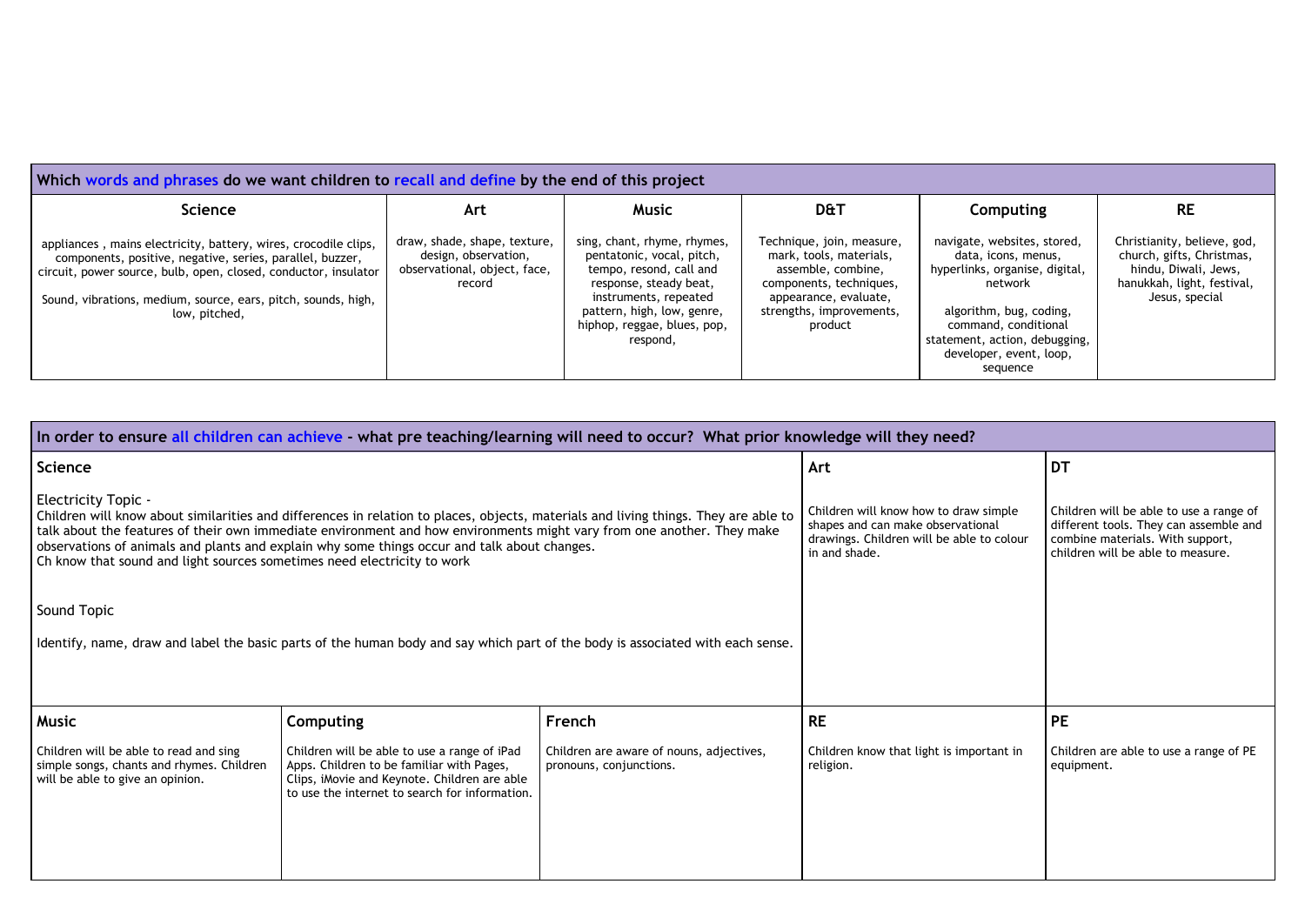| Which visits, visitors and special experiences will we organise to secure<br>children's knowledge ?  | Which books will help the children secure and think more deepl                                                                                                                                                                              | the knowledge in this project? |                    |                                                                                                     |
|------------------------------------------------------------------------------------------------------|---------------------------------------------------------------------------------------------------------------------------------------------------------------------------------------------------------------------------------------------|--------------------------------|--------------------|-----------------------------------------------------------------------------------------------------|
| Souter Lighthouse<br>Centre for Life in Newcastle<br>Seal and Marine Life Rescue service<br>Aquarium | <b>Reading Spine</b><br>Autumn 1<br>Little People, Big Dreams books<br>Charging About - The story of electricity<br><b>Driving Texts</b><br><b>Fiction</b><br>Traditional Tales - Three Billy<br><b>Goats Gruff</b><br>Alternative versions | Little People, Big Dreams      | <b>Non Fiction</b> | <b>Autumn 2</b><br>Little People, Big Dreams books<br>Poetry<br>List Poems<br>We are going on a Pum |

## **Autumn 1 Autumn 2**

| <b>Non Fiction</b><br>Poetry<br>List Poems<br>We are going on a Pumpkin Hunt |                           |  |
|------------------------------------------------------------------------------|---------------------------|--|
|                                                                              |                           |  |
|                                                                              | Little People, Big Dreams |  |

**How will we exhibit our learning? How will we present our learning from each subject?**

FINAL OUTCOME

Children will use their knowledge of circuits to make simple games for another class to play. These games will then be displayed in Sanctuary and in the STEM fair. (Combination of Science/DT)

ART - Self Portraits MUSIC - Song Computing - E-safety Poster

# $\alpha$  which **help chooch children chooch c this project?**